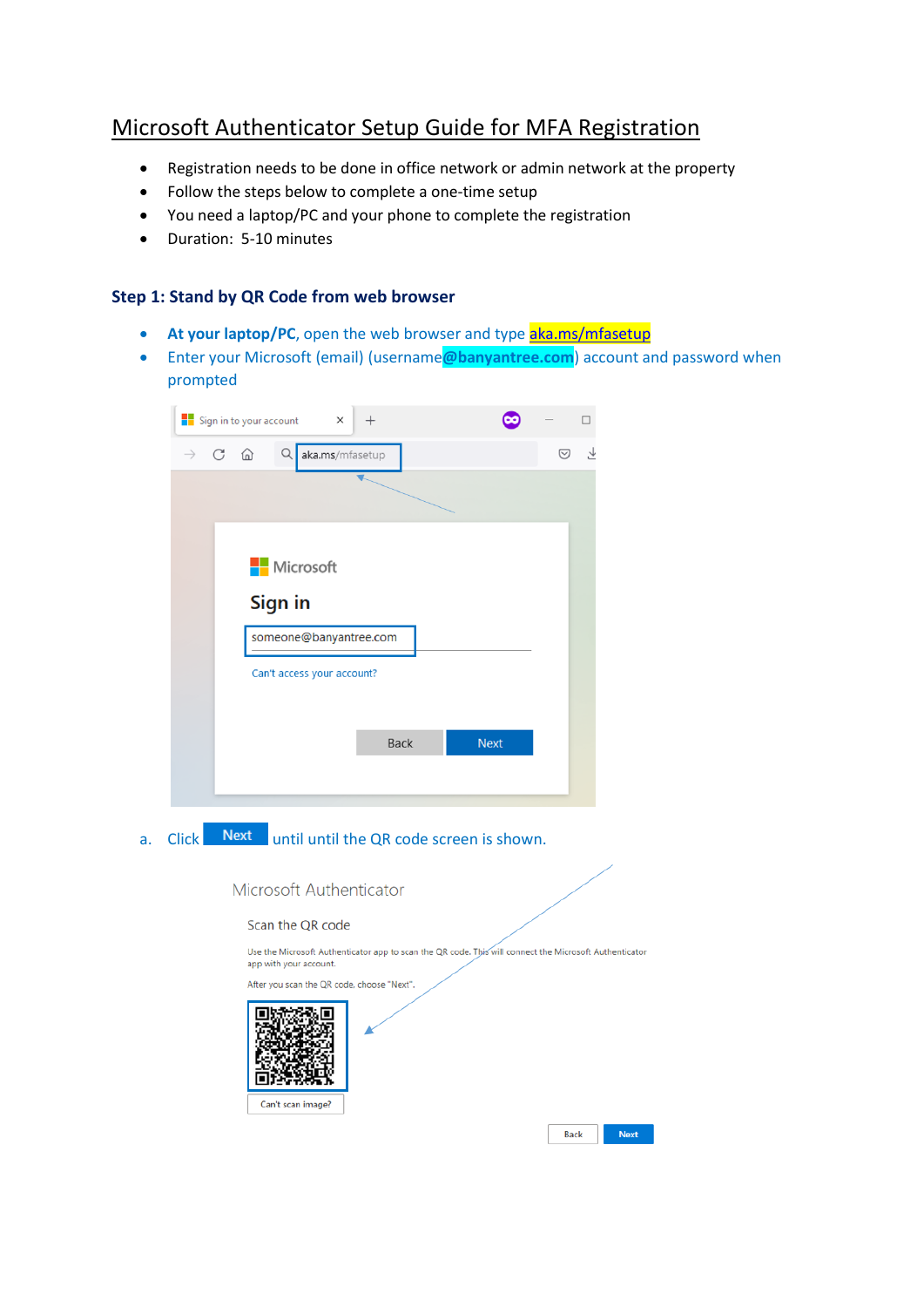- **Step 2: Add Email account in Microsoft Authenticator app**
- b. **At your Mobile Phone**,Download and Install Application '**Microsoft Authenticator'**



You can download the application at **Apple Store or Google apps store or Scan QR Code below**



- c. Open **Microsoft Authenticator** app in **your phone** to add account:
	- Select **Add Account** then select **Work or school account**
	- Choose **Scan QR code**
		- **if do not found this page, please CLOSE app then open again**

| <b>Add account</b>                   |                                |              |   |  |
|--------------------------------------|--------------------------------|--------------|---|--|
|                                      |                                |              |   |  |
| WHAT KIND OF ACCOUNT ARE YOU ADDING? |                                |              |   |  |
|                                      | Personal account               |              |   |  |
|                                      | Work or school account         |              |   |  |
|                                      | Other (Google, Facebook, etc.) |              | ゝ |  |
|                                      |                                |              |   |  |
| Add work or school account           |                                |              |   |  |
|                                      | Sign in                        | Scan QR code |   |  |